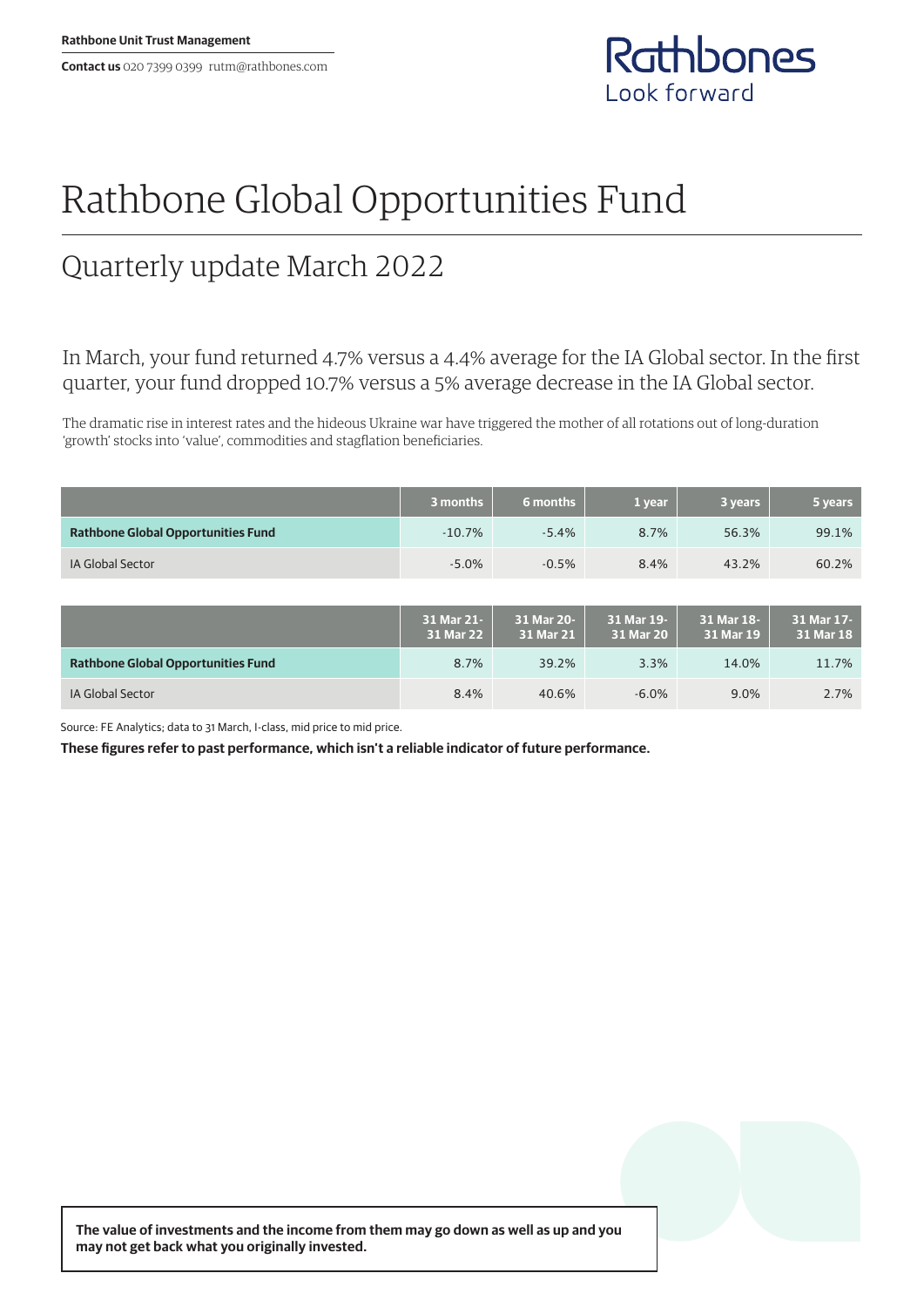#### **A less binary world**

I think the one-sided dominance of 'growth' strategies is starting to wane. Growth — those companies that increase sales much faster than wider economic expansion — has outperformed, almost without challenge, for the past 15 years. Many other parts of the market have been starved, so a period of catch-up has been likely for some time. I think this means we're getting back to an investing world that isn't so binary anymore. We started to see this shift last year. So, how do we tackle this? How do I ensure we're still investing in the right places? By making sure we've got balance.

We started making balancing moves a year ago by reducing our tech position from 29% down to 20% by selling our 'stay home' and 'work from home' stocks which did so well during the early days of the pandemic. We used the cash to purchase three banks — the first time in five years that we'd entered this market. We also bought pick and shovel 'old economy' industrial and machinery companies such as **Deere** that are helping the world boost agricultural production and manage higher levels of demand. Another addition was the **Chicago Mercantile Exchange** which benefits from the on-going electronification of trading and from rising interest rates through its interest rate derivatives business. It is also plugged into commodity markets, with a particularly strong hold on US oil and gas markets through its control of futures on WTI oil and the Henry Hub nexus in Louisiana, which is the export gateway for most American gas and the largest liquified natural gas terminal in the world.

| Q1 2022 top contributors |          | Q1 2022 bottom contributors |          |  |
|--------------------------|----------|-----------------------------|----------|--|
| Deere                    | $+21.8%$ | Intuit                      | $-26.6%$ |  |
| Costco Wholesale         | $+2.4%$  | Shopify                     | $-51.3%$ |  |
| Freshpet                 | $+9.2%$  | Align Tech                  | $-33.2%$ |  |

Our weatherproof bucket of more defensive investments has been helpful. But it didn't provide as much protection as we would have liked over the quarter. That's because the main beneficiaries of this drawdown have been oil and gas and mining stocks — not your typical defensive sectors. We benefited modestly from our long-loved investment in **Costco Wholesale**, the discount warehouse membership club, as its competitive prices should drive more footfall and boost sales as inflation bites households and businesses. **Waste Connections**, our defensive grower in the US garbage collection business, proved its resilience in a less than glamourous, but essential, industry with pricing power (no one wants to hold onto their trash). **Freshpet**, the world's largest producer of fresh dog food, suffered a series of supply chain and inflationary disruptions last year. But the stock has bounced as the long-term attractions of its particular category starts to rebuild confidence.

Pure growth strategies thrive in a world where economic growth is hard to find. Twenty years ago almost half the S&P 500 Index were consistently growing revenues by more than 15% a year — value strategies outperformed for 66 years starting in 1940. More recently, only 70 companies out of 500 were reporting sales growth above 15%. That scarcity of growth drove the pivot to long-duration, resilient and high-quality growth investing strategies. But COVID-19 has changed the calculus, at least for a time. COVID relief spending and stimulus have been larger than the entire American budget (inflation adjusted) for the Second World War.

We're not in a world starved of growth anymore: we're in a world where there's too much demand chasing too few goods. The companies that are first in line to benefit from that shift are those experiencing an immediate earnings recovery or turnaround as a result. These companies are enjoying a period of supernormal profits after being long shunned by the market: oil, mining and rate-sensitive financials. The pendulum had swung too far toward growth strategies, in our view, and a period of catch-up is a humbling reality. Stocks such as **Intuit** (digital bookkeeping tools QuickBooks and TurboTax), **Align Technology** (Invisalign braces) and **Sartorius** (medical equipment for vaccine manufacture) were hit hard by a valuation compression despite little evidence of fundamental weakness. These have been star performers over the past few years, but the market is punishing historic winners whose potentially large profits far out in the future make their values more sensitive to changes in prevailing interest rates (otherwise known as 'long duration' assets). **Shopify** was vulnerable as a pandemic e-commerce winner, but it's now clear just how much investment it needs to catch up with **Amazon** and we've sold the holding. Finally, we suffered from an ill-timed investment last year in premium mixers brand **Fevertree Drinks**, which suffered from higher costs in its supply chain that reduced its profit margins. Hopefully, as its margin guidance is now rebased, it can drive even more impressive top-line growth in its nascent yet successful US rollout.

Our zero exposure to commodities and 'pure value' strategies has been the biggest headwind to performance this year, but we're not going to 'value wash' our fund to capture this limited time offer. Instead, we're using this dislocation as an opportunity to buy some stocks we'd long wanted to own but missed out on (usually due to our own mistakes). For example, we've bought **Apple** on the pullback in global stock markets. We admit it's hardly an under-the-radar growth stock, but our mandate also includes out-of-favour growth stocks. This is a company we have long admired but missed the chance to buy many years ago — despite seeing the management just 24 hours after the very first iPhone launch! Despite its mega-cap status, we still believe the growth and resilience of this business is underappreciated by the market, as is the size of the opportunity ahead as Apple enters new markets in coming years.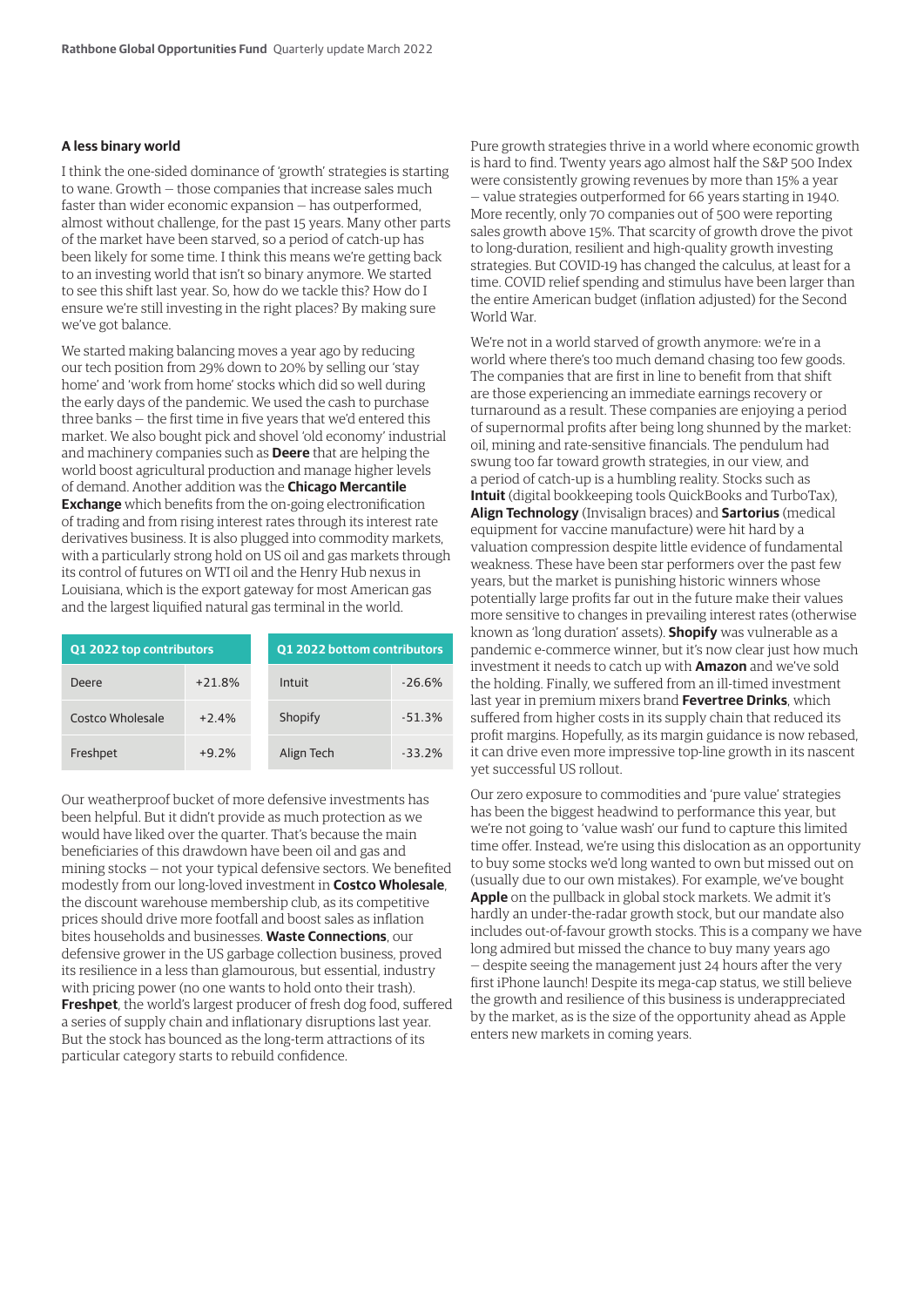#### **Squeezed but not broken**

All this may not help quite enough in the short term. In a value-driven market looking for cyclical earnings recovery, where embedded trends like long tech and short energy have screeched into reverse, there will be a near-term headwind for global growth stocks. Stubbornly high inflation and rate rises without ceiling are amplifying the trend change. Yet we still believe that a recession can be avoided. Economic growth momentum, household savings, employment and companies' confidence in investing for the future all seem durable enough to keep us on the ride. There is \$3.9 trillion (£3trn) of savings in US bank accounts (\$2.9trn more than there was in 2019). Spending power is being aided by 4.3% year-on-year wage growth. Oil and gas prices may be soaring, but sadly it's only the lowest-earning people who are really hit hard by these price rises. Energy spending represents just 5% of total spending for the population overall, but the share is much higher for those earnings up to \$20,000 a year.

### **Household energy spending as a proportion of total spending**



Source: Redburn Research

#### **Supply chain pressures may be easing**



Source: Evercore

Realistically — and as much as I'd love for it to be otherwise — our performance won't bounce back in a smooth, linear or consistent way. In fact, I think the only way to outperform and drive long-term alpha is to be willing to withstand periods of inconsistent returns and short-term underperformance; something that I hope the long-term performance of our fund can demonstrate.



**James Thomson** Lead Fund Manager



**Sammy Dow** Fund Manager